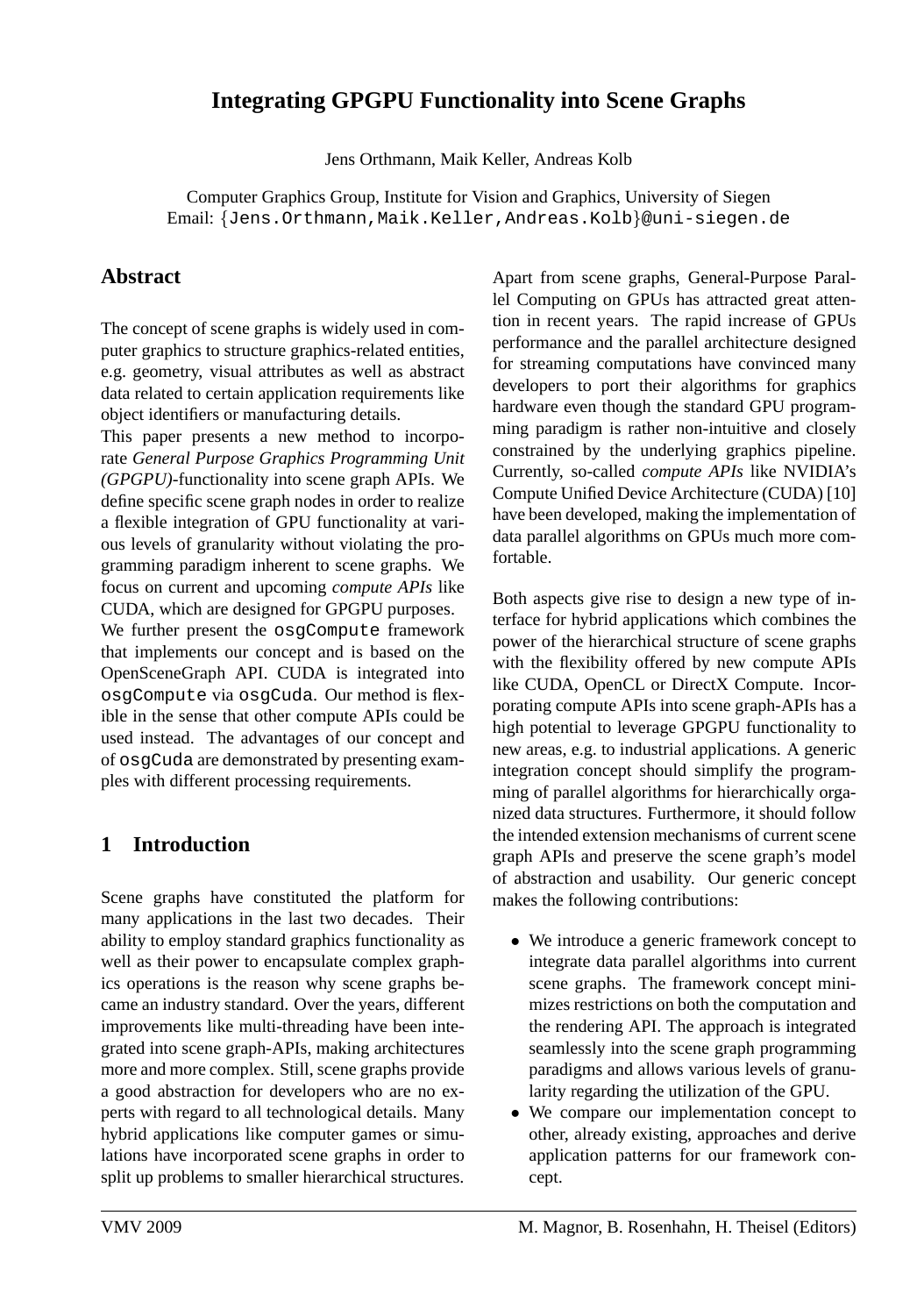- We present an implementation of our concept by combining the multi-threaded OpenSceneGraph-API with NVidia's CUDA-API. Due to the flexible implementation future compute APIs like OpenCL could easily replace CUDA.
- To show the feasibility of the design we have implemented three example applications which capture some of the most common use cases including a simple ray tracer, a particle simulation and an image processing algorithm.

The structure of this paper is as follows: In Sec. 2, an overview of related concepts and work is presented, while Sec. 3 proposes our sub-traversal approach as the basic concept on an abstract level. In Sec. 4, we describe the implementation of our concept combining OpenSceneGraph and CUDA. Results and sample applications based on our framework are presented in Sec. 5. Finally, in Sec. 6 we conclude with future work.

# **2 Related Work**

This section states the essential concepts of scene graphs (Sec. 2.1) and discusses the existing integrations of compute APIs into scene graphs based on callbacks [8] or scene graph engines [6] (Sec. 2.2 and 2.3). However, both concepts violate the scene graph paradigms to a considerable extent.

## **2.1 Scene Graphs and Compute APIs**

The scene graph concept was first introduced by Strauss et al. [14]. Widely used scene graph APIs are Performer [13], OpenInventor [16], OpenSG [12], NVSG [11], and OpenScene-Graph [3]. Scene graphs generally organize rendering objects in a hierarchical way, usually in a directed acyclic graph (DAG), by using a composition of nodes. Scene graphs are evaluated by a traversal sequence. During these traversals each node is visited and either an action is performed on the objects or each object is inspected. Doellner et al. [4] propose a generic rendering system which decouples the scene graphs structure from the underlying rendering API. As in most scene graph APIs, they use a pre-order traversal method, which they denote as *evaluation traversal*. We follow this concept in our design by employing additional design patterns from Gamma et al.[5].

It has to be noted that multi-threading concepts strongly differ, making an abstraction of multithreaded scene graph APIs de facto impossible.

CUDA [10] and OpenCL [7] are the most prevalent compute APIs; new APIs like Microsoft's DirectX compute [1] will be launched in near future. NVSG [11] is a new scene graph API from NVIDIA, which is a closed source project. NVSG is built on top of shader-based graphics APIs. Current developments are also touching upon the usage of compute APIs like CUDA [11] in order to improve ray tracing techniques. However, the switch to NVSG requires the complete replacement of the scene graph API for existing applications.

#### **2.2 Callback Approach**

One way to integrate a compute API, as presented by Mercury Systems [8] in the context of their VolumeViz project, is to encapsulate data parallel algorithms within callbacks which are attached to a specialized type of leaf node. Callbacks are designed to redirect the execution to some user-defined function during traversal of the graph. They are usually self-contained structures which should gain access only to their attached nodes. In their simplest form they interact with one dedicated node of the scene graph only and they are completely invisible to the other parts of the graph. In the graph structure presented in Fig. 1 (A) two CUDA-based computation functions generate two procedural texture resources. The resulting scene is shown in Fig. 8. Even this simple graph structure introduces fixed references between the callback functions and their resources. The computation resources located in the graph must be directly addressed by the application. This requires additional application dependent logics in order to resolve dependencies. Computations cannot be arranged hierachically or cannot share data easily without intransparent software indirections which connect parts of a scene in order to exchange resources.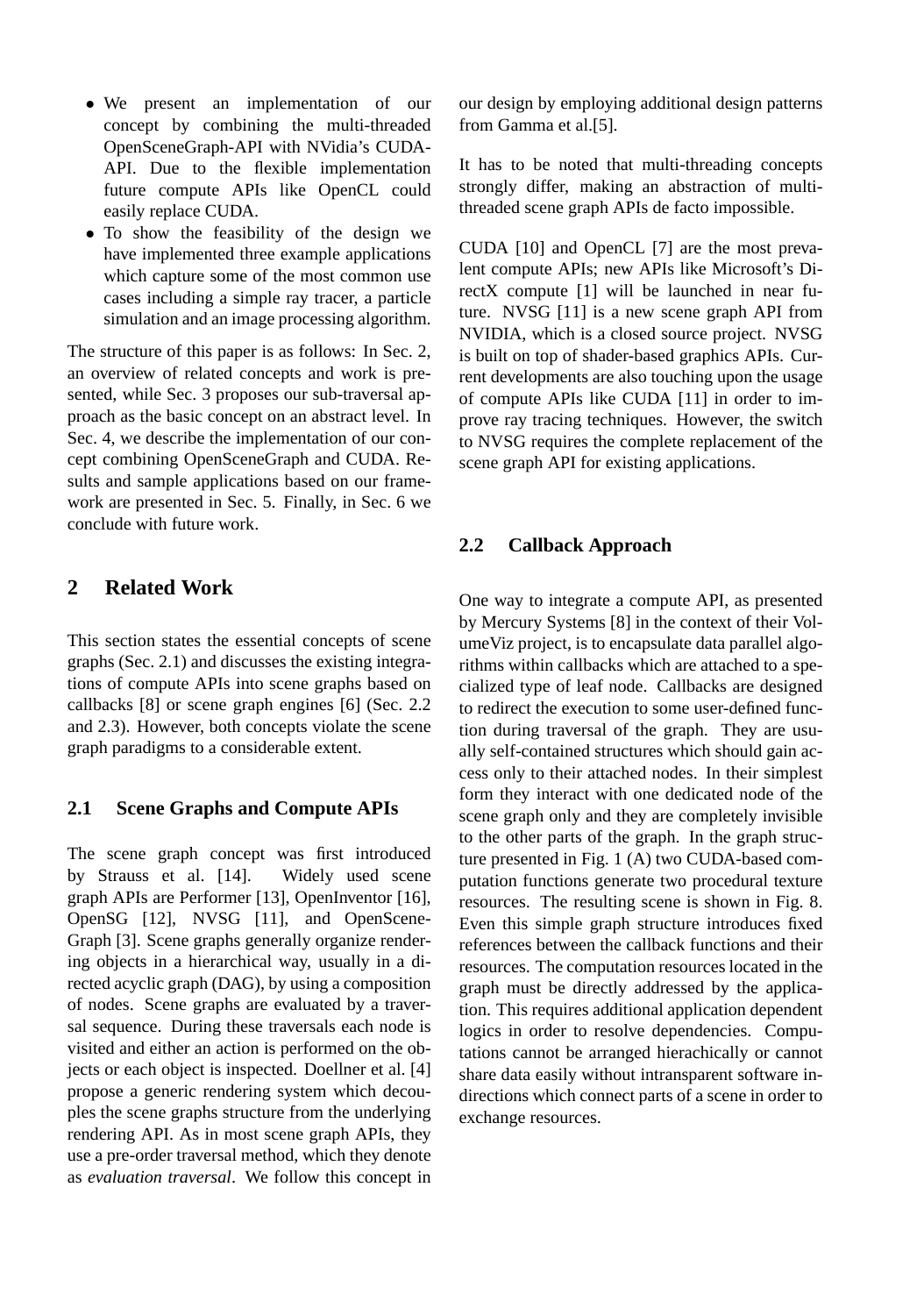

Figure 1: The graph structure introduced by the callback approach (A) and the engine approach (B) representing the scene shown in Fig. 8. Both approaches require four fixed references to resolve their resource dependencies.

## **2.3 Engine Approach**

Another option for the integration of CUDA has been introduced by Giden et al. [6]. They have implemented computations as OpenInventor engines. Engines are designed to constrain one part of the scene to another and provide inputs and outputs of a fixed type [16]. Internally, the so-called pipeline engines are set up by one or more modules which can be arranged in a complex recursive pipeline structure. Each of these nodes implements a single and isolated data parallel algorithm.

Giden et.al. [6] introduced additional node classes to map data between the rendering and the computation context, which can be connected to the engine. In their case, the interface comprises the engine and the mapping nodes. In addition, they have to introduce a new kind of context which executes the computations as they do not apply any traversal mechanism which usually defines a context. Different engines can share the same computation context. The parts of the scene graph affected by the engine cannot be identified by observing the graphs structure only. Even worse, the engine nodes can be connected to arbitrary parts of the scene graph and thus do not reflect any hierachies. The graph of the scene related to Fig. 8 is outlined in Fig. 1 (B).

## **3 Subtraversal Approach**

The two design variants presented in Sec. 2 offer well defined interfaces for specialized application domains. However, they both do not fit into the abstract object-oriented design patterns of scene graphs. The major motivation for our design is to overcome their limitations. Thus, we introduce *computation nodes* which traverse their own subgraph. The idea is similar to the concept of camera nodes: Camera nodes are usually connected to a render target. A camera defines the parameters for rendering and provides the result of the rendering in form of render targets to its ancestors. For each geometry object found in their subgraph the rendering pipeline is triggered.

In contrast to camera nodes, computation nodes gather information from their sub-graph during traversal, execute data parallel computations and offer the result to their parent nodes. Fig. 2 (C) shows the graph structure to build up the simple example already realized for the callback and engine approach. The input and output resources are collected from the subgraph. This approach maintains most of the programming paradigms of scene graphs. To be precise, we aim at the following three designs goals:

• Computation nodes minimize the number of fixed references to scene nodes because all necessary resources for the computation are located in their subgraph. In contrast to the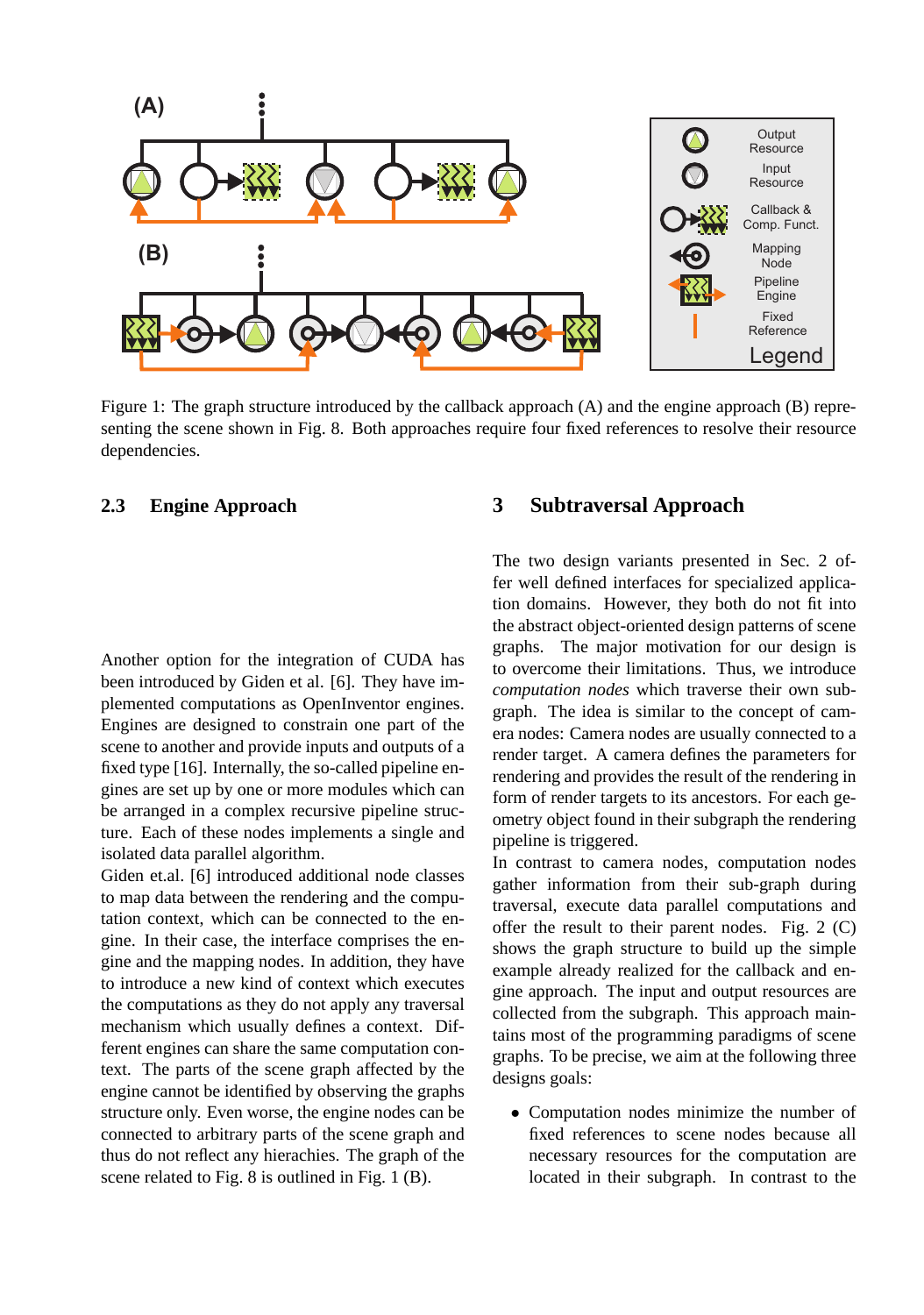

Figure 2: (A): A single computation node with an arbitrary sub-graph. (B): Multiple computation nodes in a pipeline structure. (C): Multiple disjoint computation nodes. The graphs do not show the structures required for rendering.

callback or engine approach, resources and computations are detached and modular objects which can be easily exchanged. This provides a seamless abstraction for developers.

- The common scene graph traversal mechanism is utilized in order to select resources for the computation. Resources may be directly applied to the respective computation node as well. The subgraph of a computation node can be replaced or rescaled dynamically. This is an advantage over the previous approaches, since they need to introduce new logics in order to make a dynamical exchange of resources possible.
- Hierarchies between computation nodes are described by the graph's structure and do not introduce any invisible dependencies. This also allows developers to interlace computations with camera nodes. However, recursive structures are not directly supported as scene graphs are acyclic by nature.

The subtraversal approach requires *computation contexts*, which manage the resources for one or more computation nodes even in multi-threaded environments. One or more computation contexts manage computation resources, e.g. input and output buffers or modules of one computation graph.

Since computation nodes are designed as a specialized group node, they demand their own traversal schemes to keep resources up-to-date.

One can utilize computation nodes to construct several structures in the scene graph as discussed in the following Section.

#### **3.1 Utilization**

Computation nodes can be inserted at any place within the scene graph. Regarding the requirements for the context handling, three application types can be distinguished, which are examined in the following paragraphs. Corresponding examples are presented in Sec. 5.

### **3.1.1 Single Computation Context**

In this case only one computation node is present. This is the simplest possible scene graph structure containing computation nodes. A single computation context is necessary which does not need to be shared between different computation nodes. The traversal only has to collect and filter required resources from the subgraph. Note that the subgraph of the computation node can be of arbitrary structure containing any standard scene graph nodes (see Fig. 2 (A)). This heterogeneous structure requires mapping of memory between the computation and the rendering context. For example a ray tracer may use this kind of structure which does not require the introduction of a hierarchy. However, more complex approaches may utilize ray tracing in distinct parts of the scene graph. This would require one or more additional contexts.

#### **3.1.2 Shared Computation Context**

If a scene graph has a hierarchy of two or more computation nodes, the computation context is shared among these nodes, which requires an optimized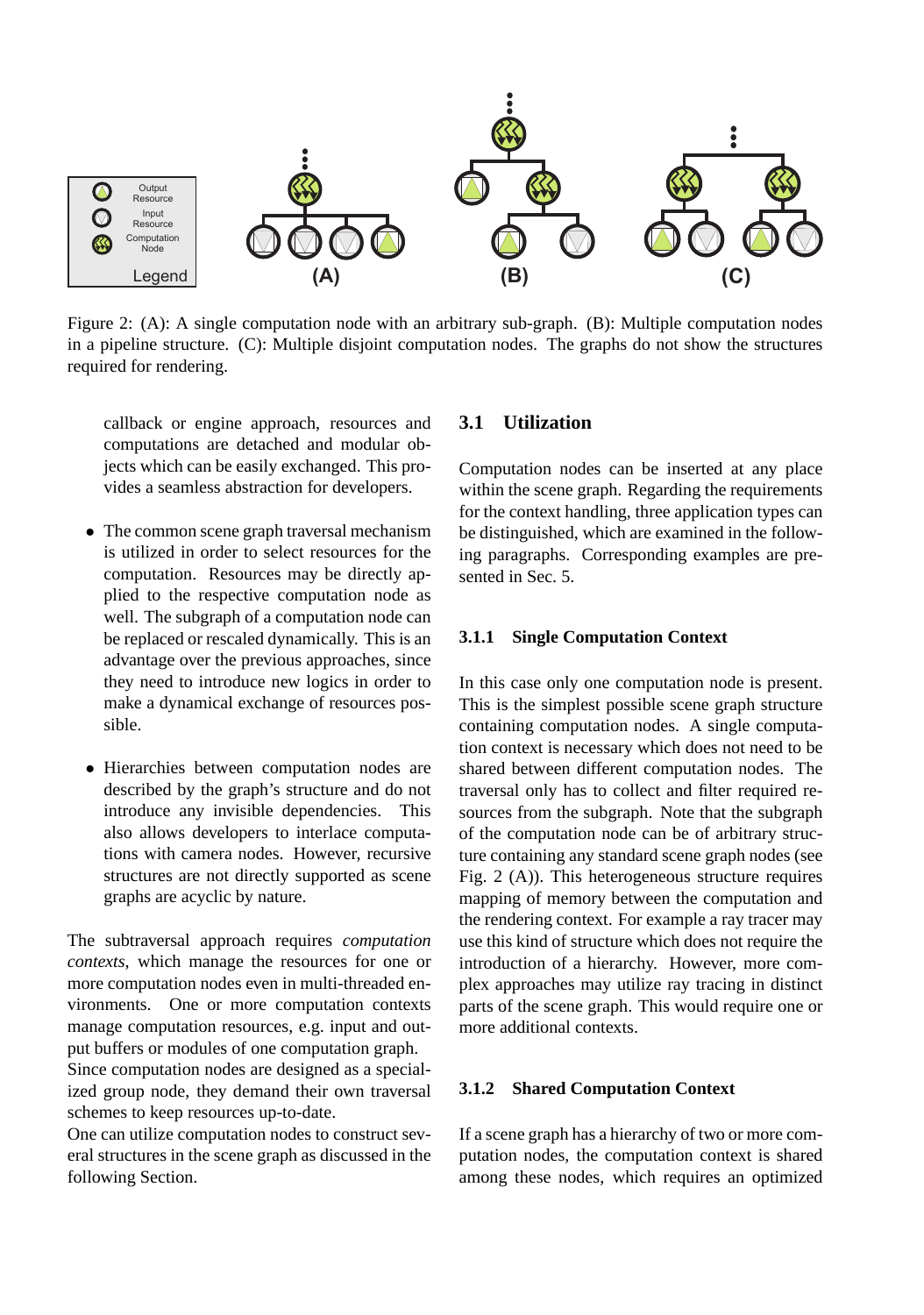mapping of resources. Additionally, hierarchical computation nodes and camera nodes affect the traversal mechanism. Nodes may be *linked*, i.e. input and output resources get connected, if the output resource of successive computation nodes is an input of the current computation node. The topmost computation node starts an update traversal and receives resources from its successor nodes (see Sec. 3.3.1 for details on resource handling). Similar to the single context case, resources from rendering and computation contexts need to be mapped. This typically introduces a computational overhead. Afterwards the structure is executed in a bottom-up approach, as explained in Sec. 3.3.2. Nodes are organized hierarchically in a directed acyclic structure (see Fig. 2 (B)), thus more complex structures like recursions need to be realized within a single computation node (see also Giden et al. [6]).

#### **3.1.3 Multiple Computation Contexts**

Placing several computation nodes in a scene graph in a non-hierarchical manner, i.e. in different disjoint subtrees, introduces a new level of complexity since several computation contexts exist. Here, resources may have to be attached to one or more computation contexts, providing resources to different computation nodes. Similar to multi-threading, this might require multiple and synchronized instances of shared resources, i.e. a specific *resource mapping*. Fig. 2 (C) gives an example of a graph layout employing multiple computation contexts.

#### **3.2 Computation Contexts**

In compute APIs like CUDA, developers have to deal only with two things, i.e. the kernels or programs which implement the algorithms written in the language of the respective compute API and the required memory. All resources and actions are assigned to a *computation context*. Consequently, a computation context must be active in order to execute data parallel code accessing context dependent memory [7, 9, 10]. In scene graphs, on the other hand, a rendering context [4] or rendering state [2, 13, 14] provides resources which are currently active according to the rendering traversal state. Both context types handle resources potentially required by specific computation nodes.



Figure 3: The class diagram showing the major components for the abstract Compute interface and their Cuda implementation, focusing on computation contexts and resource handling.

In our concept, the *computation context*, (see Fig. 3 class Compute::Context) manages all resources required by any data parallel algorithm. We utilize a generic common interface class (class Compute::Resource ) to handle modules and buffers (data streams or arrays). This interface allows developers to address computation resources within the graph on an abstract level. Such an interface based class structure is frequently used by current scene graph APIs in order to abstract from rendering API specific implementations [3]. An alternative concept would be a 2D handler table to make the implementation more generic and independent from the respective functionality and resources [4].

The main advantage of this interface is the transparent mapping of resources, especially between different contexts. The topmost computation node will create a computation context object which is shared via traversal with further computation nodes that are possibly located in its subtree.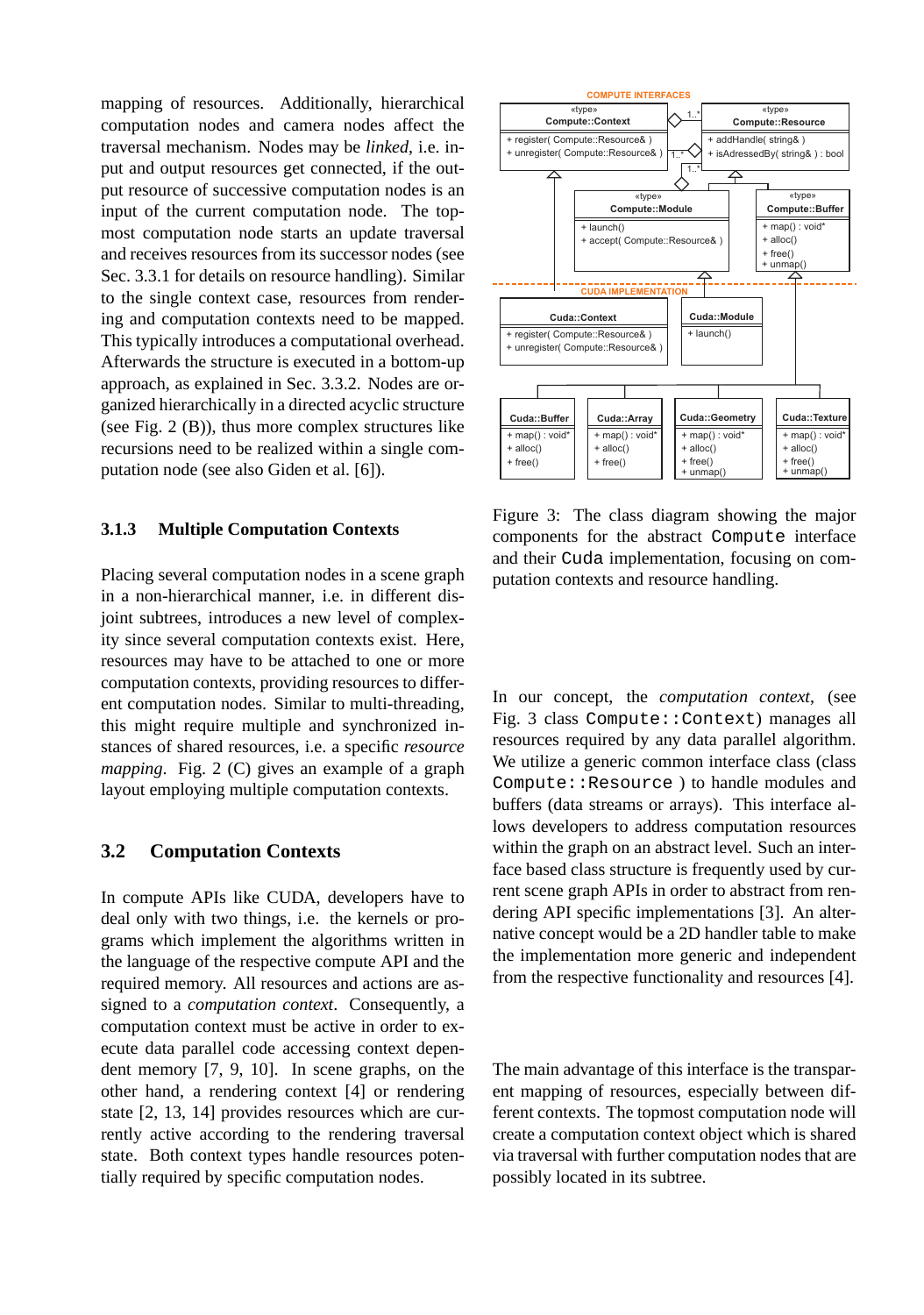#### **3.2.1 Modules**

A module executes a kernel function and is directly attached to a computation node. This allows developers to vary the algorithm of a computation node in order to provide different behaviors for the same subgraph. Thus, the communication between the computation node and the respective module is defined by a so-called strategy pattern which is described in Gamma et al. [5].

Modules accept resources of interest which are collected by the gathering traversal. These resources are passed through the computation node to the module. Prior to program execution each module maps its buffers each of which returns a pointer to its context dependent memory. A module has to specify a regular array of threads in order to execute a program in parallel on the GPU [1, 7, 10]. However, the organization of the array is crucial for achieving high performance. It depends on the processed resources and can therefore not be generalized. For each module the layout of the so-called thread-blocks must be explicitly specified in order to expose enough fine-grained parallelism to exploit the massively multi-threaded GPU hardware.

#### **3.2.2 Buffers**

Buffers abstract memory which can be allocated in different contexts. Memory is allocated lazily when the first mapping of a buffer is requested. At this point a buffer is registered in the active computation context. The mapping function then returns a handle to the related memory. Whenever a computation context is removed, all registered buffers are notified to release their memory. Finally, the memory is freed when the reference count reaches zero. Buffers which also exist in the rendering context, so-called interoperability buffers, need to map the internal rendering objects to the respective compute context before launching a module. Usually, this mapping causes some computational overhead [10, 1]. After a module has been executed the unmap function of each buffer is called which maps the memory back to the rendering context in order to be available for rendering purposes. Buffers which only exist in the compute context do not implement this function.

In general, two types of rendering resources are

of interest: textures and geometry objects (providing vertex buffers). The scene graph API must grant developers access to the underlying graphics API of those objects in order to make mapping for such buffers possible. In our design, classes like Cuda::Geometry and Cuda::Texture act as mediators [5] between the different contexts: A buffer as well as other resources can be attached to several contexts at the same time and so need to replicate their data as long as the contexts do not share the same memory space. I.e. multiple CPU threads evaluate independent computation nodes in parallel. Systems which utilize only a single memory space for computations do not require such replication mechanisms. In this case the attachment to contexts is unnecessary and each buffer can handle its memory allocation and deallocation internally.

The API dependent implementation of the allocation and mapping functionalities are defined in the classes which implement the interface, e.g. in Cuda::Texture, and thus is completely transparent for modules.

## **3.3 Graph Evaluation**

The evaluation of the scene graph requires two traversals. The gathering process which collects the required resources whenever the subgraph has changed and the execution traversal which launches the computation nodes in bottom-up order, since input resources may be output resources of a successor node.

Both traversals are implemented in a pre-order-like scheme [12], i.e. first nodes, starting from the root of the subgraph, are processed before their successors are visited. In the context of the generic rendering systems this is called *evaluation traversal* (see Doellner et.al. [4]) which is the most common traversal type found in scene graphs and is available in OpenSceneGraph [3], OpenInventor [16], OpenSG [12], Performer [13] and NVSG [11].

#### **3.3.1 The Gathering Traversal**

Since computation nodes have flexible input and output resources which solely depend on the implemented algorithm, the standard fixed-function state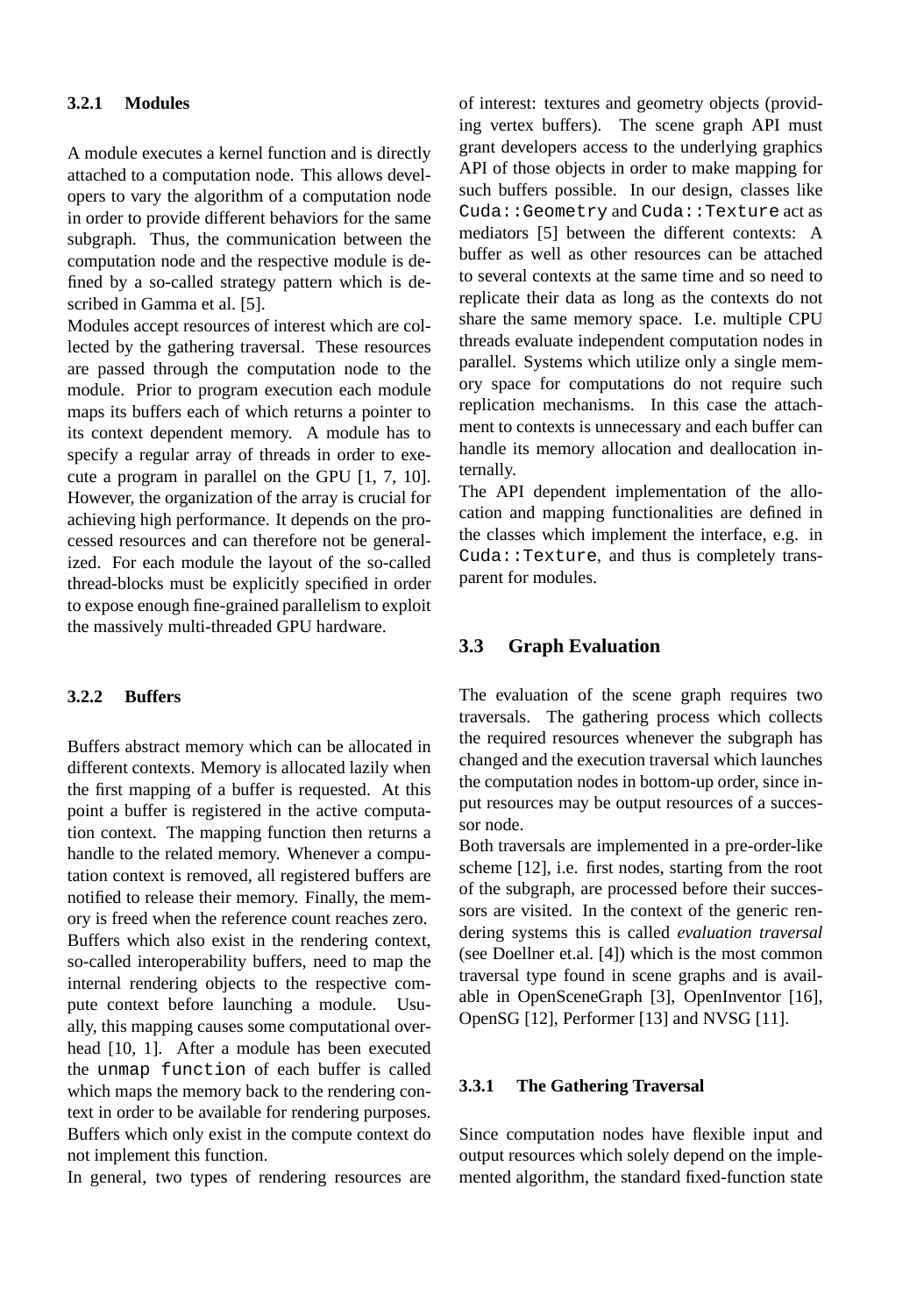

Figure 4: The gathering traversal. The topmost computation node creates a computation context and starts the traversal (1). The buffer 'A' located in the subgraph is forwarded to the modules M0 and M1 (2). The traversal hands over the context to the child computation which requests its resources 'B, C' (3). The buffer labeled with 'B' is accepted by modules of both computations.

approach used for rendering scene graphs is insufficient. The gathering traversal identifies the required resources in the subgraph of each computation node and establishes a link between hierarchically organized computations. This is necessary since data parallel computations on the GPU require input and output streams in a very flexible way, which means that the required resources cannot be easily identified.

Our approach uses name-identifiers to locate respective resources in the subtree. Collected resources are inspected by the modules and bound to the respective computation node. Alternatively, a module may request all resources of a specific type, e.g. all geometry resources. Each computation node located in the subtree of a topmost computation node will share this context with the topmost node. Thus, if the gathering traversal visits a child computation, the context is handed over. Fig. 4 explains the gathering process for the pipeline structure which has already been introduced.

Note that moving computation nodes possibly changes the node's computation context. This might force an expensive reallocation of all memory if memory spaces differ among computation contexts. After the traversal the resources are ready for being utilized by the parallel programs during the execution traversal.

#### **3.3.2 The Execution Traversal**

The execution of the computation nodes is straight forward. In case of a single computation node, each attached module maps all the relevant buffers, exe-



Figure 5: Pseudo code showing the function calls during the computation of the graph outlined in Fig. 4. 'A' and 'C' are interoperability buffers whereas 'B' is accessed only within the computation context. If the interoperability buffers are mapped back to the render context directly after the modules are launched (1) then more expensive context switches (orange) are necessary as if the buffers are mapped back during the rendering operation (2).

cutes the parallel programs and unmaps the buffers. Calling the mapping functions in this order is absolutely necessary since interoperability buffers might be rendered after or before the computation.

For a shared computation context this procedure implies several context switches. Resource data has to be mapped more often between the computation context and the rendering context. Fig. 5(1) shows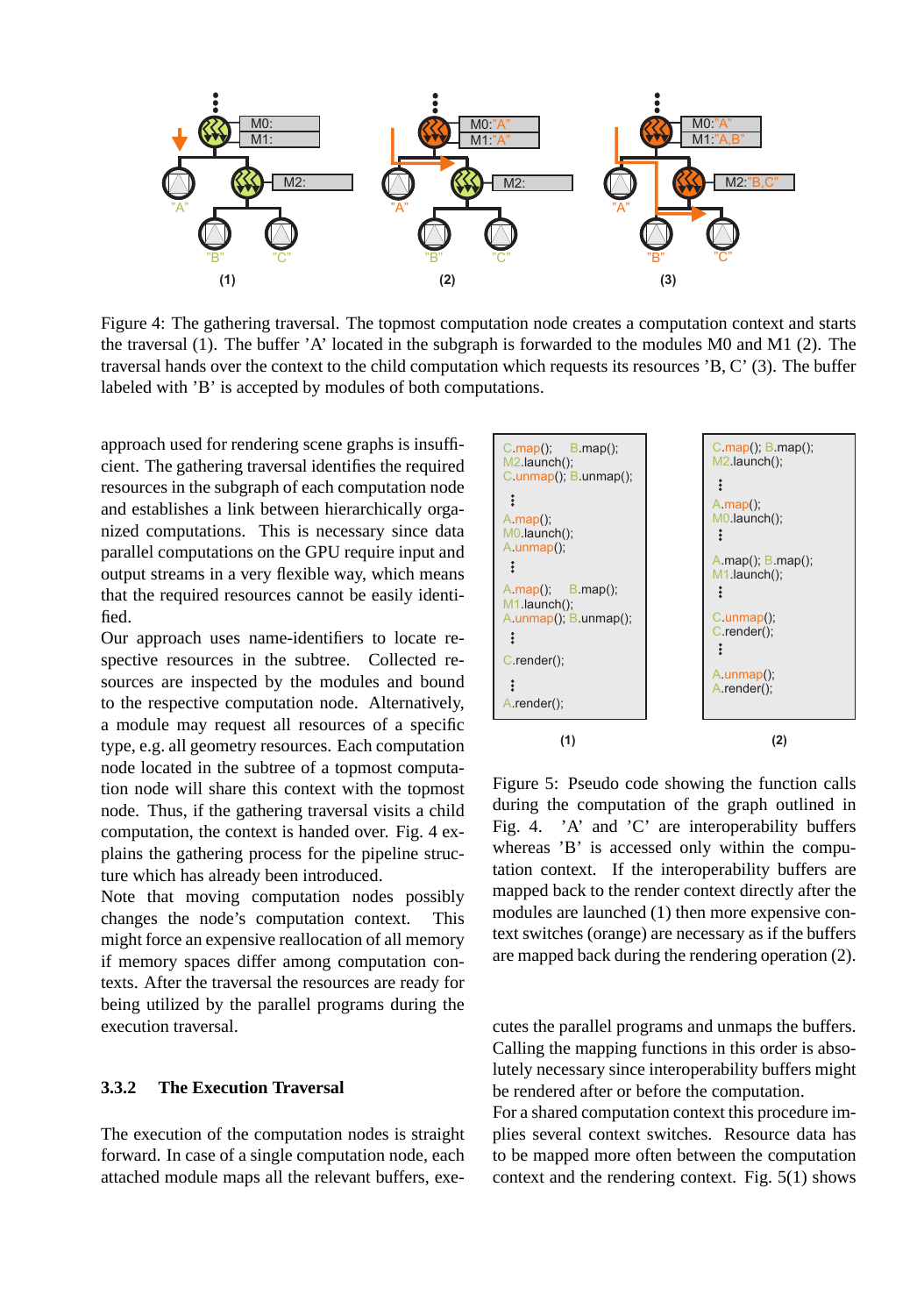the involved function calls for our pipeline example. The modules of a computation are launched after the respective subgraph has been traversed, because the outputs of successor nodes might be used during execution. This also is the case for interlaced rendering operations. If it is possible to call the unmap function directly before the rendering function of an interoperability buffer the number of mappings is reduced as shown in Fig. 5 (2). Note that this does not influence the rendering action for any interlaced non-computation node. If required, intermediate results are still available through interoperability buffers. Similar to the approach of Giden et al, one can introduce more complex and recursive structures into a single computation node.

## **4 Implementation Aspects**

By implementing the subtraversal approach within OpenSceneGraph we have to deal with the following API specific aspects: First, computation resources providing interoperability between the computation API and the rendering API have to fit seamlessly into the rendering state concept of the respective scene graph. Second, resources need to support the provided threading model.

## **4.1 Interoperability**

OpenSceneGraph provides full access to the internal OpenGL structures of texture and geometry resources. For each of these rendering resources we designed a resource class, e.g. osgCuda::Texture, which on the one hand inherits functionality from the respective Open-SceneGraph class, e.g. osg::Texture, and on the other hand implements the interface class, e.g. Compute::Buffer (see Fig. 3). This allows us to address the related memory in both contexts by implementing CUDA related mapping functions within a single specialized class. However, doing so introduces multiple inheritance into our framework design which is a commonly used design principle in OpenSceneGraph.

Another CUDA related aspect is the different handling of the interoperability functions concerning texture objects. Texture objects currently cause some additional synchronization workload as texture memory internally requires to be copied into or from an OpenGL pixel buffer object in order to make mapping to CUDA possible [10]. Since mapping between contexts always comes with some performance penalty, especially for large textures, we only map resources on demand by employing the optimized mapping strategy shown in Fig. 5(2).

## **4.2 Thread Synchronization**

OpenSceneGraph utilizes multiple threads to render a single representation of a scene to multiple displays e.g. for virtual reality applications. Burns et al. have implemented a fixed sequence of subsequent traversals (update-cull-render) of which each might run in its own thread. Burns et al. define which visitor traverses the graph at which point in time and so are able to clearly synchronize traversals. However, it is still possible that two threads are rendering the same scene for multiple displays as it is not an unusual case for virtual reality applications.

With multi-threading the problem of synchronization between multiple reader-writer threads is introduced. One solution is to replicate data of scene objects for each active thread in order to avoid synchronization calls [15]. Because we perform the computations within the rendering traversal, each computation resource must be aware of multiple threads accessing it during rendering. OpenScene-Graph avoids conflicts in such situations by replicating the private GPU memory of each rendering resource and constraining each rendering thread to render only within a single rendering context. Resources have to manage one copy for each active compute context. Additionally we constrain one CPU thread to operate only on a single compute context in order to be thread-safe in the sense of OpenSceneGraph. The selection of the respective data is encapsulated within the mapping function and so is transparent for modules.

# **5 Results**

We have presented a concept and implementation for the integration of modern compute APIs into existing scene graph APIs. Our approach ensures a high flexibility, i.e. there are no severe restrictions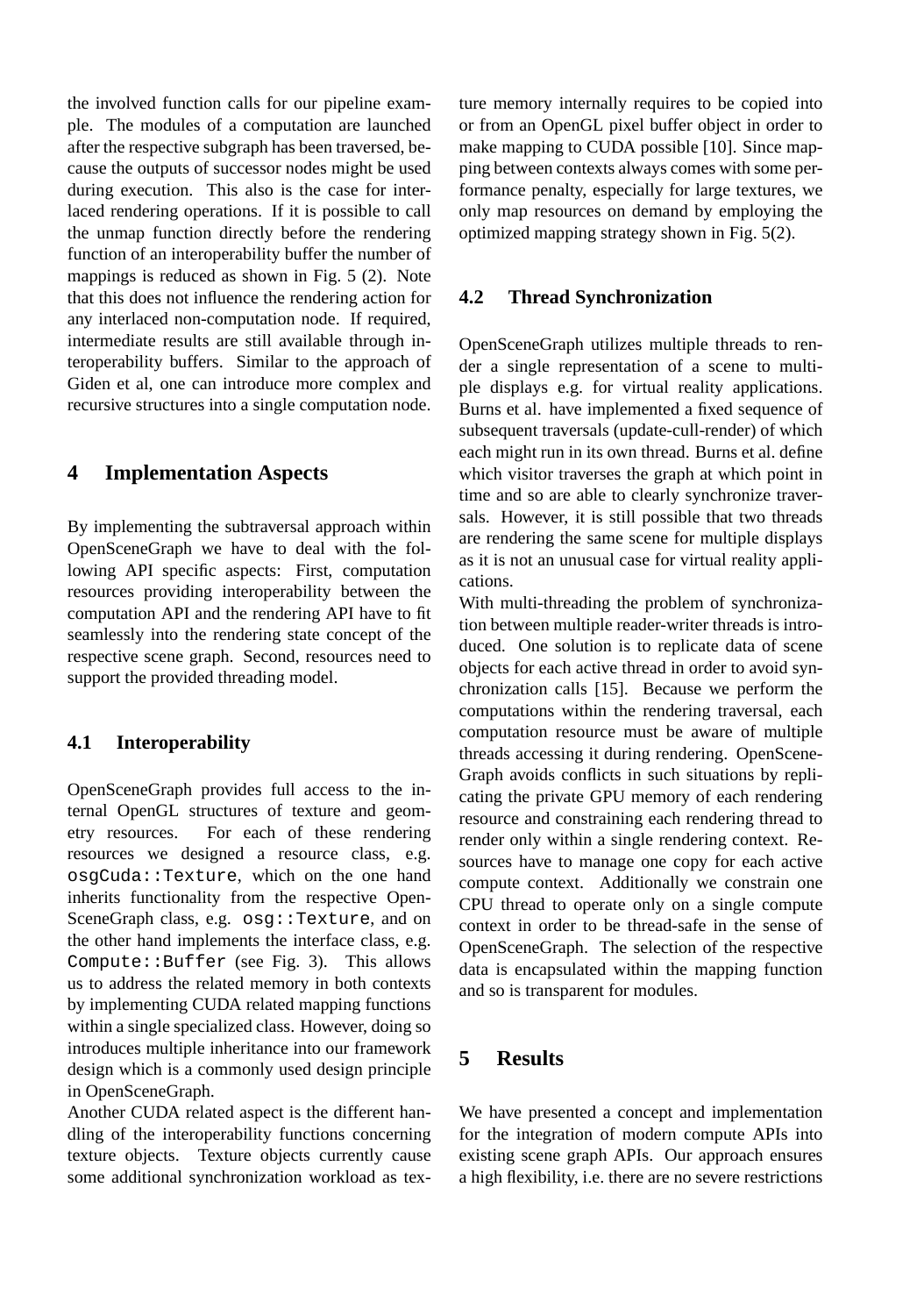inserted into any of the APIs. Furthermore, our approach establishes methodologies to integrate computation nodes into scene graphs based on extended scene graph concepts, i.e. an additional identification of computational resources is introduced. Our method makes different levels of granularity possible. The concept does not enforce restrictions on how computational tasks are integrated in the scene graphs. A general and transparent interface model is designed for resource handling with scene graphs. We have implemented three simple example applications in order to show the feasibility of our framework. Each example utilizes one of the tree structures discussed in Sec. 3.1.

## **5.1 Ray Tracing**

Fig. 6 shows a ray tracing example which utilizes the atomic graph structure of Fig. 2 (A). Three sphere geometries of which each has a different level of detail are located in the subtree of the computation node launching a ray tracing program. The left spheres are accepted as inputs for the computation. Whereas the last sphere node is not labeled and is omitted by the ray tracing module but is rendered using the raster-based graphics pipeline. The ray traced results are written into a Cuda::Texture resource which afterwards is blended with the rendered image containing the rightmost sphere.



Figure 6: Ray Tracing Example. The scene is rendered in two steps. The two spheres on the left are ray traced while the last one is rendered using the rendering pipeline. The scene graph is organized similar to Fig. 2 (A)

### **5.2 Particle Simulation**

The graph used to render the particle simulation example (see Fig. 7) is arranged by two computation nodes: the topmost node computes the particle movement and emits particles at specific seed points. The child computation recomputes these seed points whenever the box is moved. Seed points  $(Cuda::Buffer)$  as well as the box geometry (Cuda::Geometry) are located in the sub-graph of the child computation whereas the particle geometry (Cuda::Geometry) is attached to its parent computation. In each frame the particles are moved towards a specific direction and are reseeded when they leave the box.



Figure 7: The particle simulation example. The scene graph is composed of two hierachically organized computation nodes. The computation of the particle movement and the update of the seed points are consecutive operations described by the graph shown in Fig. 2 (B).

## **5.3 Image Processing**

The graph of Fig. 2 (C) employs two independent computation nodes to realize the scene shown in Fig. 8. Each node performs a different operation on the same input resource of type Cuda::Texture which is added to both subgraphs. The result of each CUDA program is written into an output texture (Cuda::Texture) of which each is also located in the respective sub-graph. Both nodes create their own computation context which share the same memory space.